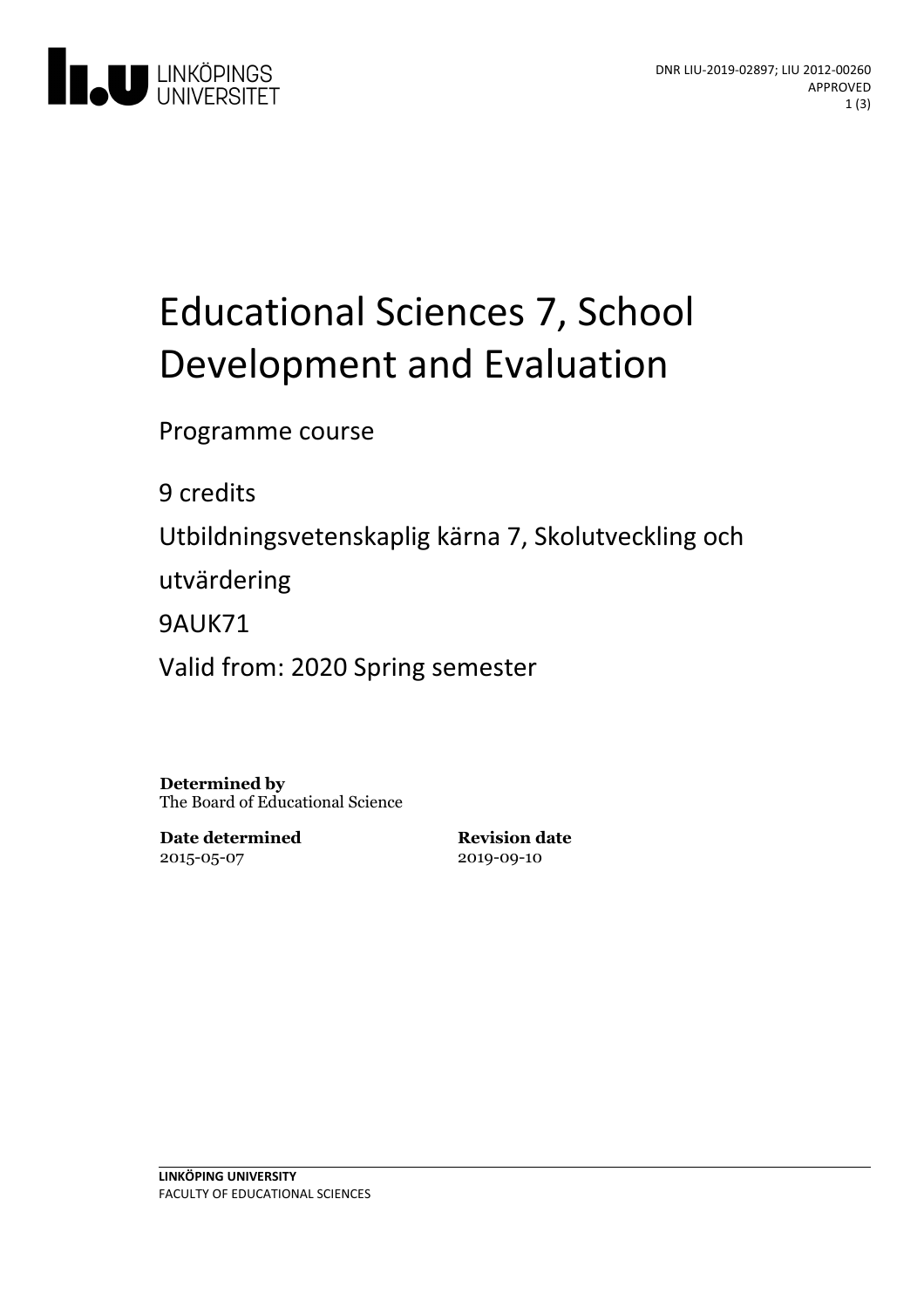## Main field of study

Pedagogical Work, Education

Course level

Second cycle

#### Advancement level

A1X

#### Course offered for

- Secondary School Teacher Programme with a specialization in Teaching in Grades 7-9 of the Compulsory School
- Secondary School Teacher Programme with a specialization in Teaching in the Upper-Secondary School

#### Examination

Applies to all courses regardless of grading scale.

Students failing an exam covering either the entire course or part of the course two times are entitled to have a new examiner appointed for the reexamination.

If the course has a three-graded grading scale (U - VG), following applies:

Students who have passed an examination may not retake it in order to improve their grades.

The following applies to courses that include a compulsory component:

If special circumstances prevail, and if it is possible with consideration of the nature of the compulsory component, the examiner may decide to replace the compulsory component with another equivalent component.

If the LiU coordinator for students with disabilities has granted a student the right to an adapted examination for <sup>a</sup> written examination in an examination hall, the student has the right to it. If the coordinator has instead recommended for the student an adapted examination or alternative form of examination, the examiner may grant this if the examiner assesses that it is possible, based on consideration of the course objectives.

#### Grades

Three-grade scale, U, G, VG